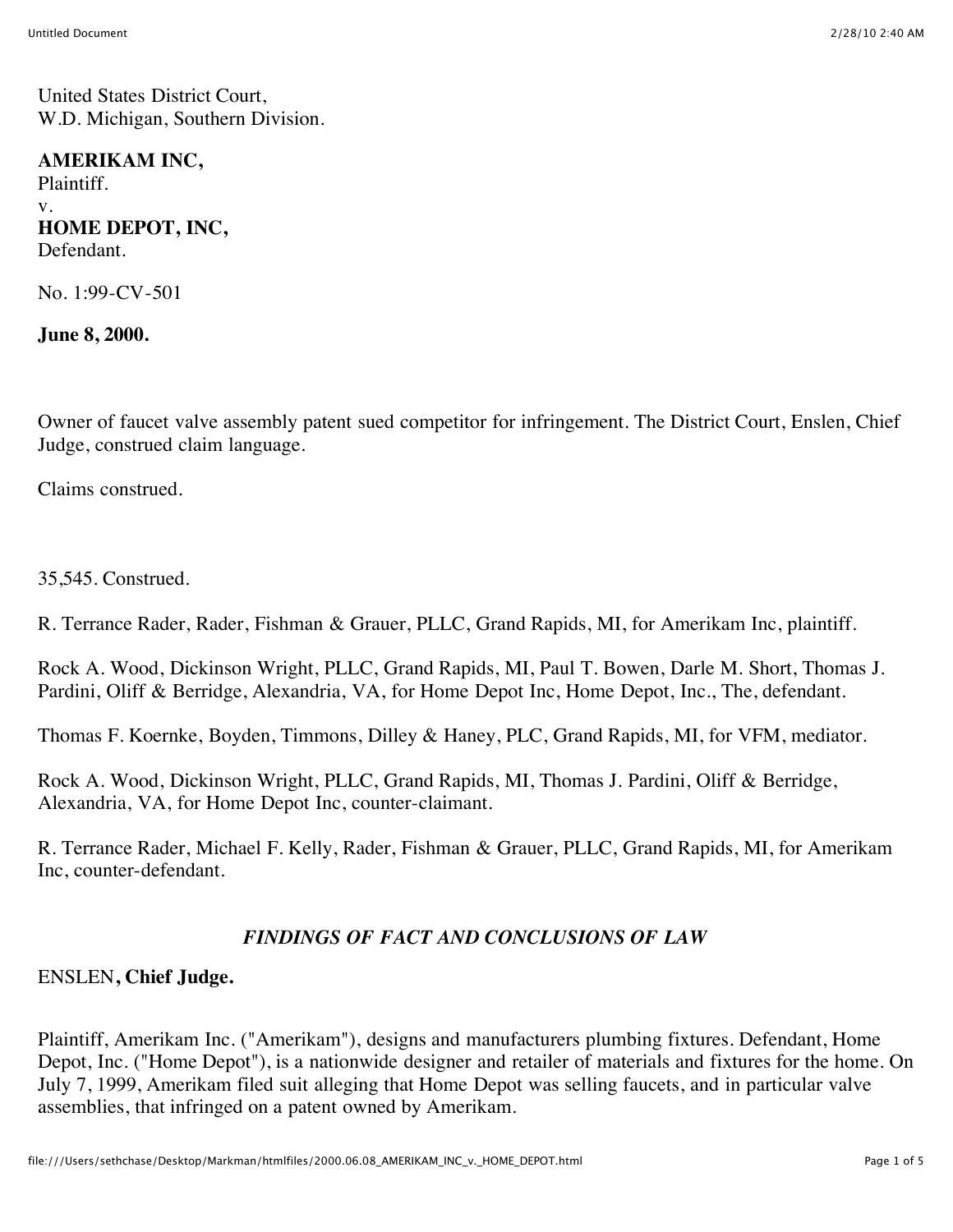Pursuant to the United States Supreme Court's decision in Markman v. Westview Instruments Inc., 517 U.S. 370, 116 S.Ct. 1384, 134 L.Ed.2d 577 (1996), this Court heard evidence and argument concerning the meaning and scope of the ceramic disk patent which forms the basis of this lawsuit. The patent, known as the Chrysler Patent, was issued on December 29, 1992 ("Original Patent") (U.S.P.T.O. No. 5,174,324) and reissued on July 1, 1997 ("Reissue Patent") (U.S.P.T.O. No. 35,545). The invention covered by these patents is a valve assembly that might be used in a kitchen or bathroom faucet. The valve assembly utilizes two ceramic discs to control the flow of water through the faucet. One of these discs rotates relative to the other. When openings on the discs are aligned, water passes through the discs. When the openings on the discs are not aligned, no water passes through the discs. The discs are held in place by a retainer.

The parties disagree about what the Reissue patent means in one crucial respect. Amerikam asserts that the claimed retainer is not limited to any particular type of material. Home Depot argues that only non-plastic retainers are covered by the Reissue patent.

[1] In order to interpret the meaning of a patent, the Court must examine the intrinsic evidence of the patent which includes the claim language, the patent specification, and the patent's prosecution history. Vitronics Corp. v. Conceptronic Inc., 90 F.3d 1576, 1581-85 (Fed.Cir.1996); Markman v. Westview Instruments, Inc., 52 F.3d 967, 979 (Fed.Cir.1995). FN1

FN1. No extrinsic evidence is offered by the parties.

## **1. The Patent Claims**

[2] The Court must begin with the claim language and give the words of the claims their ordinary and common meaning, unless other intrinsic evidence indicates that the inventor intended otherwise. Vitronics, 90 F.3d at 1582; Bell Communications Research, Inc. v. Vitalink Communications Corp., 55 F.3d 615, 619- 20 (Fed.Cir.1995); Gentex Corp. v. Donnelly Corp., 69 F.3d 527 (Fed.Cir.1995). Here, a review of the claims reveals that the claimed retainer has no limitation as to the type of material from which it must be constructed.

To begin with, of the seventeen claims in the Reissue Patent, only Claims 9, 10 and 11 describe the material from which the retainer is constructed. Claim 9, which is dependent on Claim 2, provides that the valve body and retainer are made of brass. Claim 10, which is dependent on Claim 1, provides that the valve body and retainer are made of metal. Claim 11, which is dependent on Claim 10, provides that the valve body and retainer are made of brass. Other than these three claims, no other claim in the Reissue patent discusses the material from which the retainer is to be constructed.

Instead, the retainer is defined in Claims 1-8 and 12-17 by the function it must serve. FN2 Claim 1, for example, describes a ceramic valve cartridge and states that a "force-fit retainer" is positioned in such a way so that it is "positively located" relative to the body. Claim 2 provides that the retainer is "force-fit" and "frictionally secured." Claim 3 provides that the retainer is "positively located." Claims 15, 16 and 17 also discuss the retainer, and repeat the functional descriptions provided in Claims 1, 2 and 3.

FN2. 35 U.S.C. Section 112(6) provides that:

An element in a claim for a combination may be expressed as a means or step for performing a specified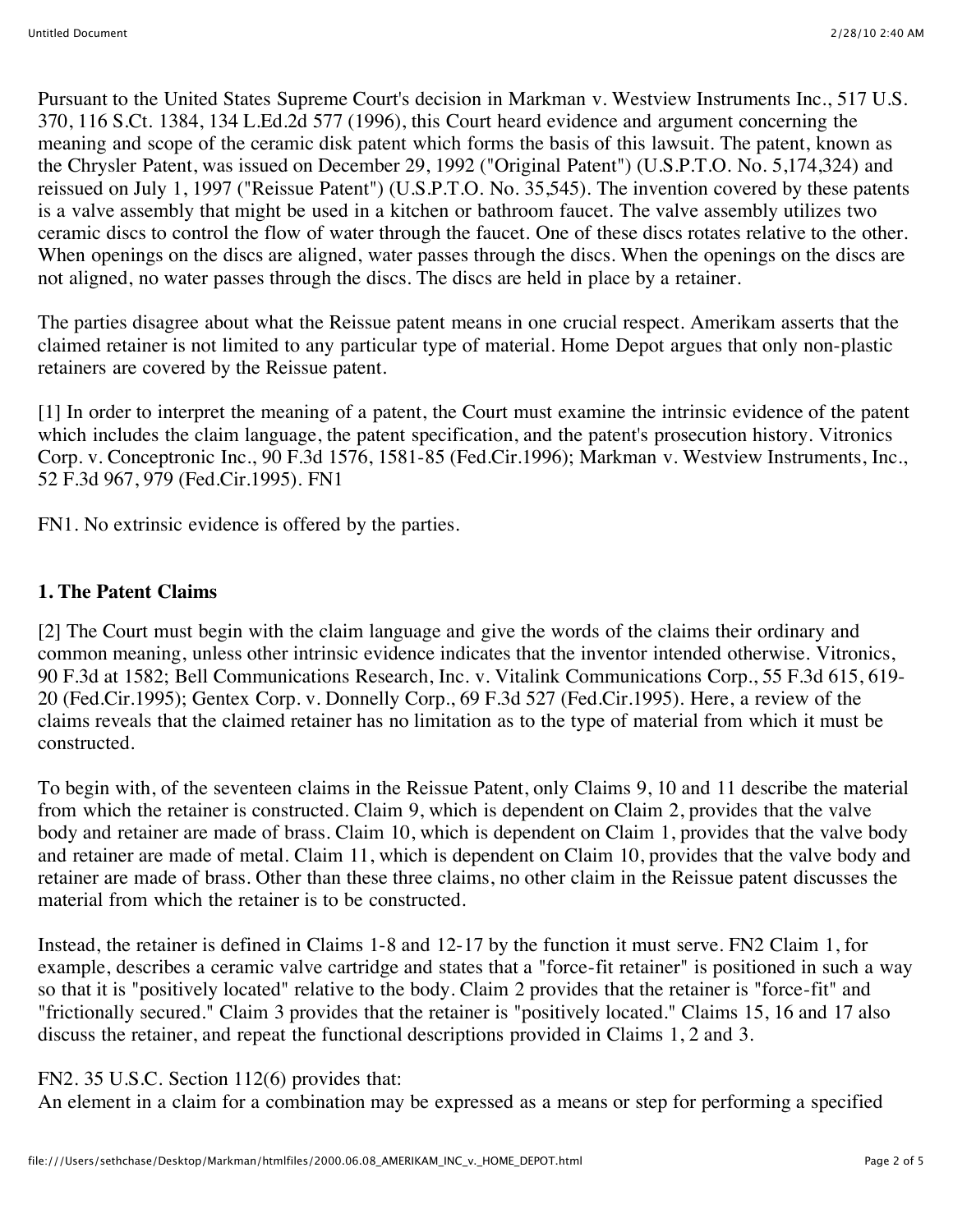function without the recital of structure, material, or acts in support thereof, and such claim shall be construed to cover the corresponding structure, material, or acts described in the specification and equivalents thereof.

[3] [4] It is well settled that separate claims are presumed to indicate that the claims have different meanings and scope, and that limitations in dependent claims are not to be read into the independent claim from which they depend. Karlin Technology Inc. v. Surgical Dynamics, Inc., 177 F.3d 968, 971-72 (Fed.Cir.1999). Therefore, because Claims 9, 10 and 11 are dependent on Claims 2, 1 and 10 respectively, the scope of these independent claims is not limited by the material specification found in dependent Claims 9, 10 and 11. *See* Kalman v. Kimberly-Clark Corp., 713 F.2d 760, 770 (Fed.Cir.1983) ( "where some claims are broad and others narrow, the narrow claim limitations cannot be read into the broad"). As a result, the Court reads Claims 1-8 and 12-17 as covering a retainer which is not limited to any particular type of material, but is limited insofar as it must be "force fit," "positively located," and "frictionally secured."

The parties did not provide the Court with any expert testimony regarding the meaning of "force fit," "positively located," or "frictionally secured." Therefore, unless the specification or prosecution history indicates otherwise, the Court must assign these phrases their ordinary meaning. *See* Hoechst Celanese Corp. v. BP Chems. Ltd., 78 F.3d 1575, 1578 (Fed.Cir.1996) "[a] technical term used in a patent document is interpreted as having the meaning that it would be given by persons experienced in the field of the invention, unless it is apparent from the patent and the prosecution history that the inventor used the term with a different meaning"); York Prods., Inc. v. Central Tractor Farm & Fam. Center, 99 F.3d 1568, 1572 (Fed.Cir.1996) ( "without an express intent to impart a novel meaning to claim terms, an inventor's claim terms take on their ordinary meaning"). The Court is not aware of any definition by which these words and phrases would imply any particular material limitation. *See American Heritage Dictionary,* (3d Edition, 1996) (defining "force," "fit," "positive," "locate," "friction," and "secure" without reference to a particular material).

# **2. The Specification**

[5] Patent claims must be construed in light of the specification. D.M.I., Inc. v. Deere & Co., 755 F.2d 1570 (Fed.Cir.1985). Courts should examine the specification to interpret what the patentee meant by a word or phrase in the claims. E.I. du Pont de Nemours & Comp. v. Phillips Petroleum Comp., 849 F.2d 1430, 1433 (Fed.Cir.1988). This interpretation should not, however, add extraneous limitations appearing in the specification to the claims. *Id*. Instead, the specification should only be used to interpret what the patentee meant by particular words or phrases in the claim. *Id. See also* Markman, 52 F.3d at 978-80, ("for claim construction purposes, the [specification's] description may act as a sort of dictionary, which explains the invention and may define terms used in the claims."). Thus, "it is always necessary to review the specification to determine whether the inventor has used any terms in a manner inconsistent with their ordinary meaning." Vitronics, 90 F.3d at 1582.

Here, the Specification does not provide any explicit guidance as to what the phrases "force fit," "positively located," or "frictionally secured" mean. However, there is a passage in the Specification, under the heading "Background of the Invention," which discusses the use of plastic in constructing the retainer. This language provides: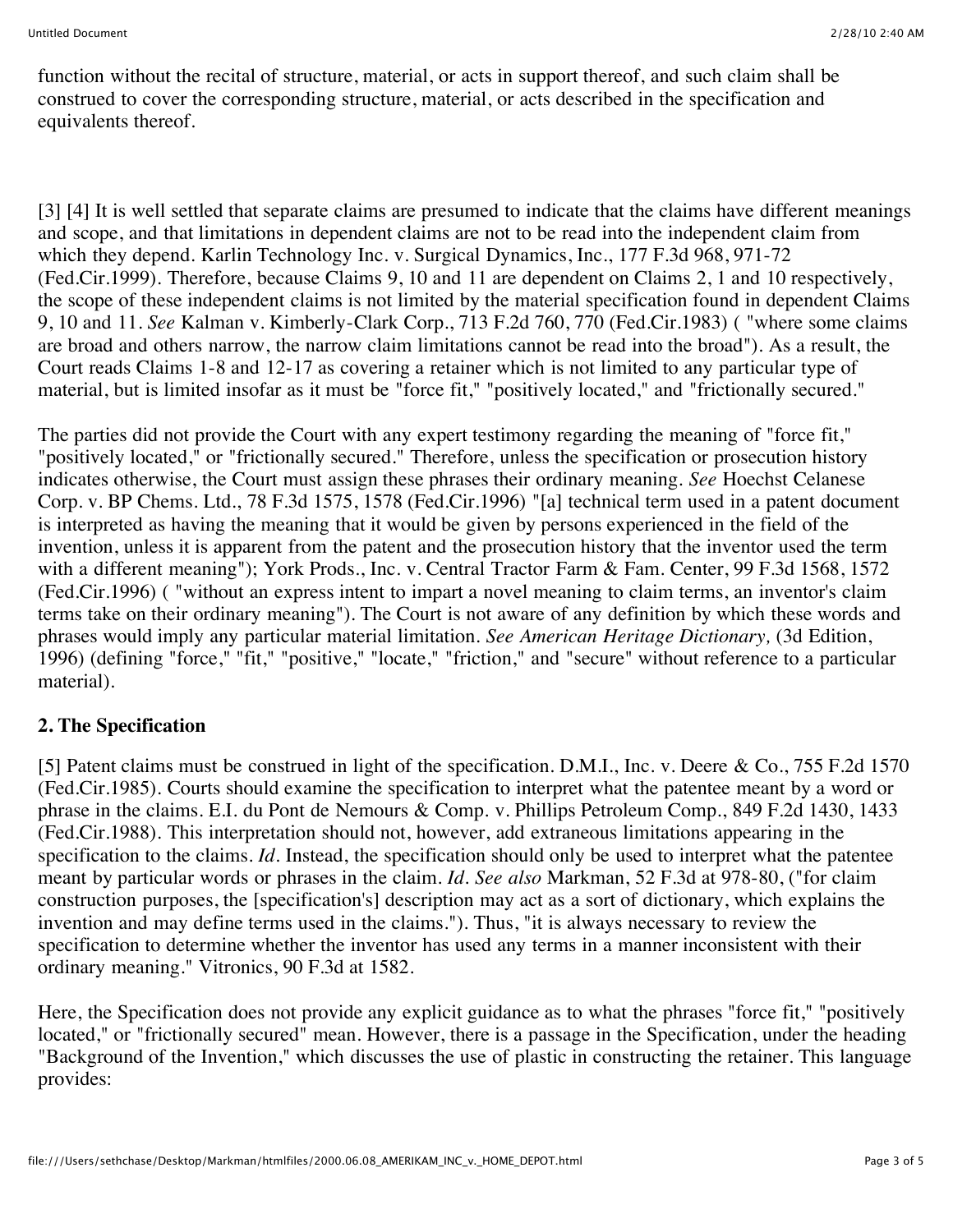Valve cartridges are also known which include two ceramic discs secured within the valve body by a retainer. One such retainer is illustrated in U.S.Pat. No. 3,807,455 to Farrell which shows a valve body and retainer which are held together by ultrasonic welding. However, plastic parts do not have sufficiently stable properties for long term durability. Additionally, ultrasonic welding increases the steps required to assemble the valve and may alter the body or retainer shape during welding.

Home Depot argues that this language indicates that the claimed retainer cannot be made of plastic. The Court is unpersuaded by this argument for three reasons. First, the claims do not specify the materials from which the retainer must be constructed. Additionally, the specification does not define the terms "force fit," "positively located," or "frictionally secured." Therefore, were the Court to adopt Home Depot's reasoning, and read the specification language as an indication that the inventor intended to disclaim plastic retainers, the Court would not be using the specification to interpret words or phrases in the claims. Instead, it would be adding an extraneous limitation to unambiguous claims in a manner explicitly discouraged by the case law. *See* E.I. du Pont & Co., 849 F.2d at 1433 (explaining that while it is proper to use the specification to interpret words or phrases in the claims, it is inappropriate to add extraneous limitations appearing in the specification). Second, although the inventor stated that "plastic parts do not have sufficiently stable properties for long term durability," this statement is not equivalent to stating that the claimed retainer cannot be made of plastic. This language simply expresses the inventor's belief that plastic parts are less durable than other materials, not that the use of plastic retainers is disclaimed. Third, in light of the fact that Claims 9, 10, and 11 reflect the inventor's concerns about plastic retainers, and are explicitly limited to metal retainers, the remaining claims should not be read with that limitation. *See* Specialty Composites v. Cabot Corp., 845 F.2d 981, 987-88 (Fed.Cir.1988) (explaining that although examples in specification showed only external plasticizers, the fact that dependent claims explicitly were limited to external plasticizers indicated that independent claims were not similarly limited). As a result, the Court does not believe that the Specification requires that the Claims be limited to the use of non-plastic retainers.

# **3. Prosecution History**

[6] Having concluded that the ordinary meaning of the claims does not limit them to the use of non-plastic retainers, and that the Specification language does not require such a limitation, the remaining piece of intrinsic evidence to consider is the prosecution history. Amhil Enterprises Ltd. v. Wawa, Inc., 81 F.3d 1554, 1559-60 (Fed.Cir.1996). Although the prosecution history can and should be used to understand the language used in the claims, it cannot "enlarge, diminish, or vary" the limitations in the claims. Goodyear Dental Vulcanite Co. v. Davis, 102 U.S. 222, 227, 26 L.Ed. 149 (1880); Markman, 52 F.3d at 969; Intervet Am., Inc. v. Kee-Vet Labs., Inc., 887 F.2d 1050, 1054 (Fed.Cir.1989).

Home Depot argues that the prosecution history indicates that the inventor intended to equate a non-plastic retainer with a retainer that was "force-fit," "frictionally secured," and "positively located." According to Home Depot, the inventor of the Chrysler Patent repeatedly represented to the Patent Office that what made the Chrysler Patent non-obvious in light of two previous patents was the fact that the retainer in the Chrysler Patent was "force-fit," "frictionally secured" and "positively located" relative to the cartridge body and that this positive location was accomplished by a metal retainer. According to Home Depot, the inventor necessarily abandoned the use of a plastic retainers because the inventor represented to the Patent Office that plastic retainers could not be "force-fit," "frictionally secured" or "positively located."

The prosecution history of the Original Patent and the Reissue Patent includes a wealth of correspondence between the Patent Office and the inventor. One of the central issues which animated this correspondence